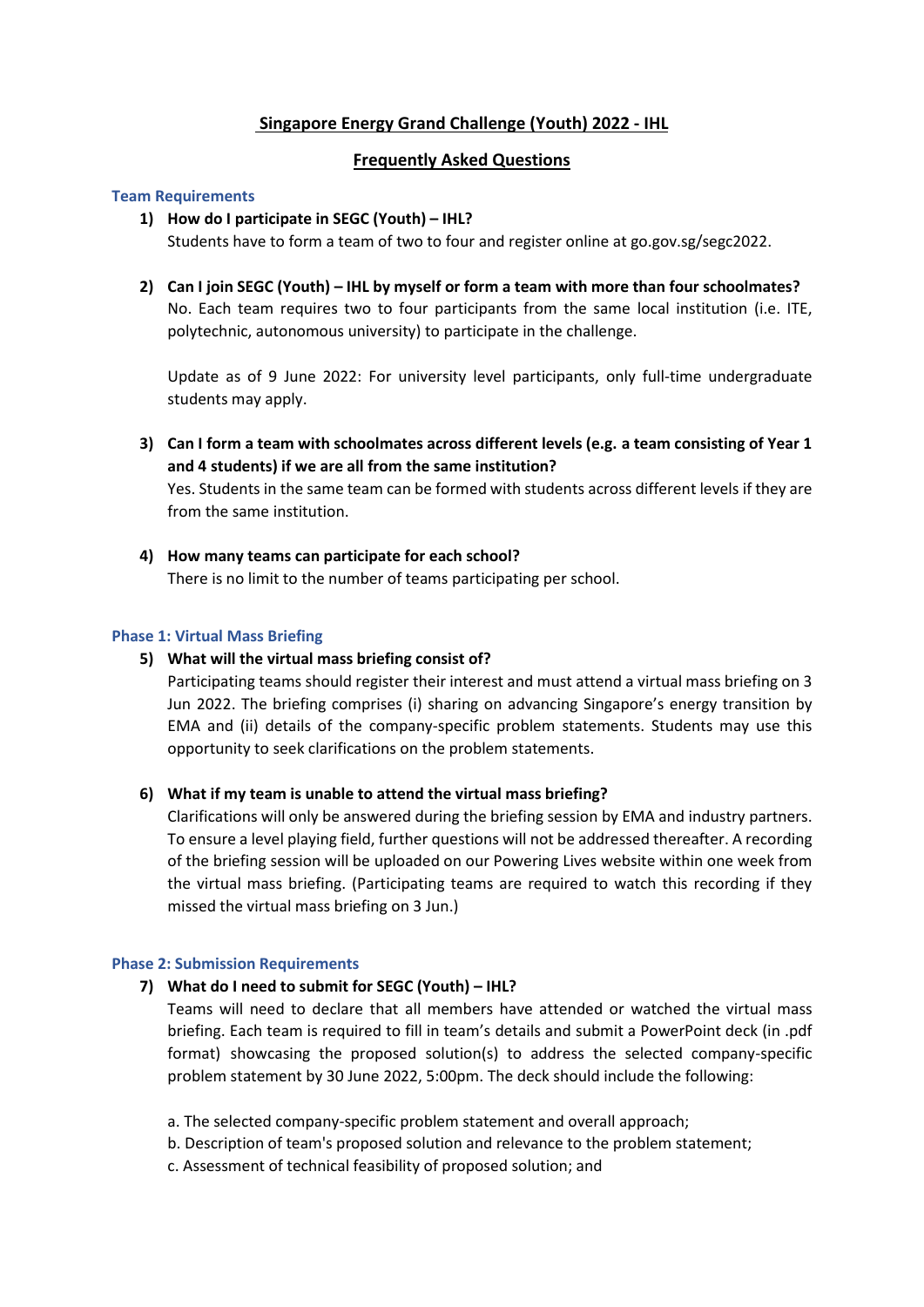d. Potential benefits/impact of proposed solution to the company.

Please note that the PowerPoint deck (in .pdf format) should not exceed 7 slides. Submissions which deviate from the requirements will be disqualified. Teams are encouraged to submit separate accompanying supporting documents and references to support their proposal.

- **8) How do the company-specific problem statements differ from the Challenge Statement?**  The company-specific problem statements are related to the overarching Challenge Statement on sustainability. Participating teams are required to provide solution(s) to the company-specific problem statements.
- **9) How many company-specific problem statements will there be?**  There will be one company-specific problem statement per company.
- **10) Can my team address multiple company-specific problem statements?**

No, participating teams can only address one company-specific problem statement.

**11) Can my team choose not to address any company-specific problem statements?** No, it is mandatory for participating teams to address one company-specific problem statement.

### **12) What are the judging criteria for submission?**

Submissions will be assessed based on the following criteria:

- Relevance (70%) How the submission is relevant to Singapore's context and addresses the challenge statement
- Creativity (30%) How the submission showcases innovative ideas and solutions for a more sustainable Singapore in 2050

### **Phase 3: Semi-Finals and Grand Final**

### **13) How will students participating in SEGC (Youth) – IHL be supported?**

Students participating in SEGC (Youth) – IHL will be mentored and provided training opportunities for their teams to improve their solutions for the Grand Final. Finalists will present their proposals to the judging panel at Youth@SIEW.

### **14) If my team is shortlisted for the Semi-Finals, what are the next steps?**

Teams shortlisted for the Semi-Finals will be contacted by EMA by end August 2022. Teams will be required to present their solutions (7 minutes each for presentation, followed by a Q&A session) at a virtual judging session held on 2 September 2022.

Selected finalists for each company-specific problem statement will advance to the Grand Final and be mentored by participating companies in preparation for the final judging at Youth@SIEW on 28 October 2022.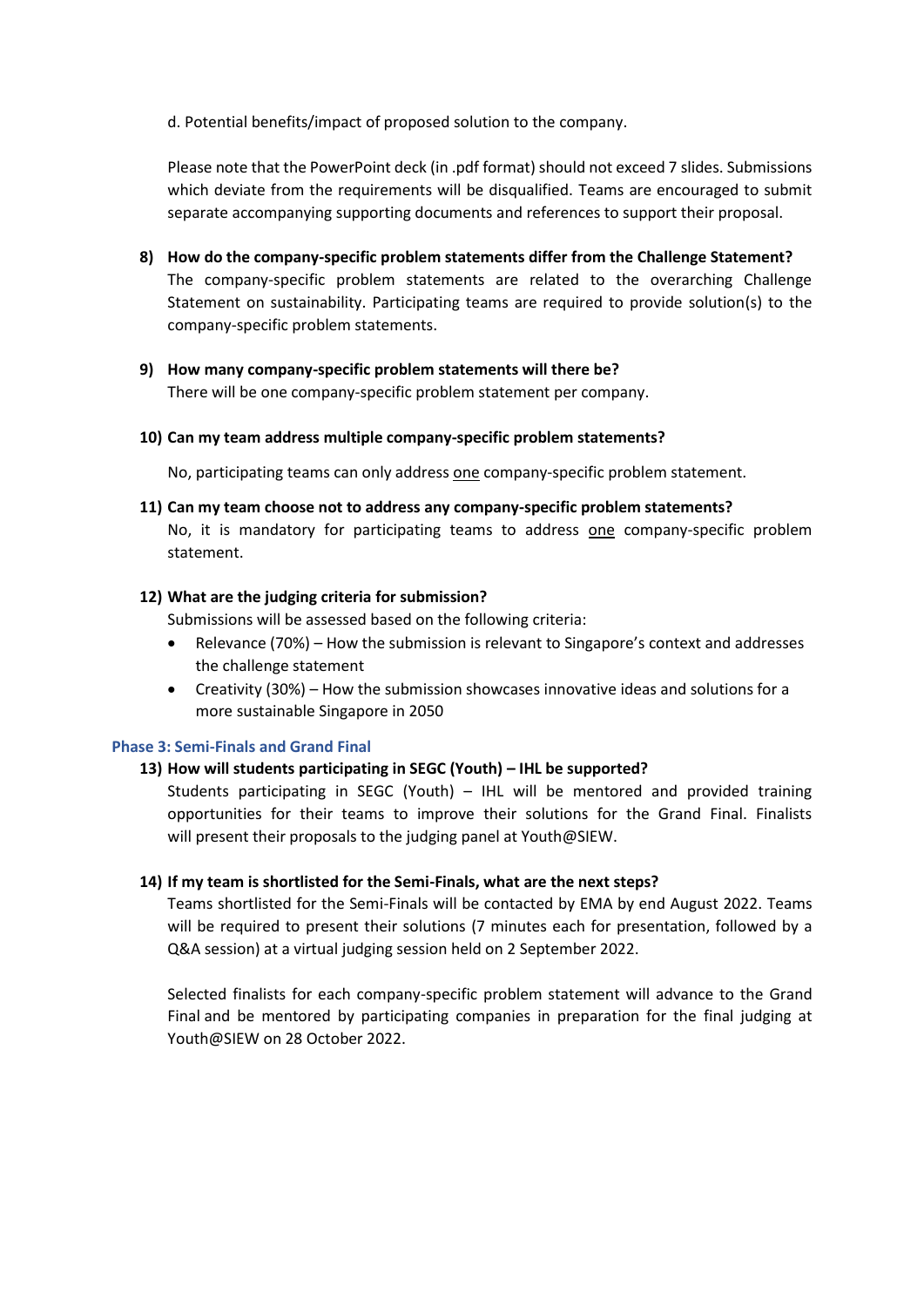#### **15) What will the Grand Final consist of?**

Finalists will present their proposed solutions based on their selected company-specific problem statement at Youth@SIEW 2022<sup>1</sup>. Each team will be given 3 minutes for their presentation (max 5 slides), followed by a Q&A session.

Winning teams will be recognised at a dedicated SEGC (Youth) award ceremony at Youth@SIEW 2022 and be awarded a total of \$30,000 in cash prizes.

#### **16) How will teams be judged for the Semi-Finals and Grand Final?**

Teams will be assessed based on following criteria:

- a. Relevance (40%) How the submission is relevant to Singapore's context and addresses the challenge statement
- b. Creativity (30%) How the submission showcases innovative ideas and solutions for a more sustainable Singapore in 2050
- c. Presentation (30%) How the submission presents ideas in a coherent manner and demonstrates students' understanding of resource constraints and trade-offs

<sup>&</sup>lt;sup>1</sup> Youth@SIEW is a key outreach platform to engage tertiary students and educators on the latest energy trends and career opportunities in the energy sector, held during the annual Singapore International Energy Week (SIEW).